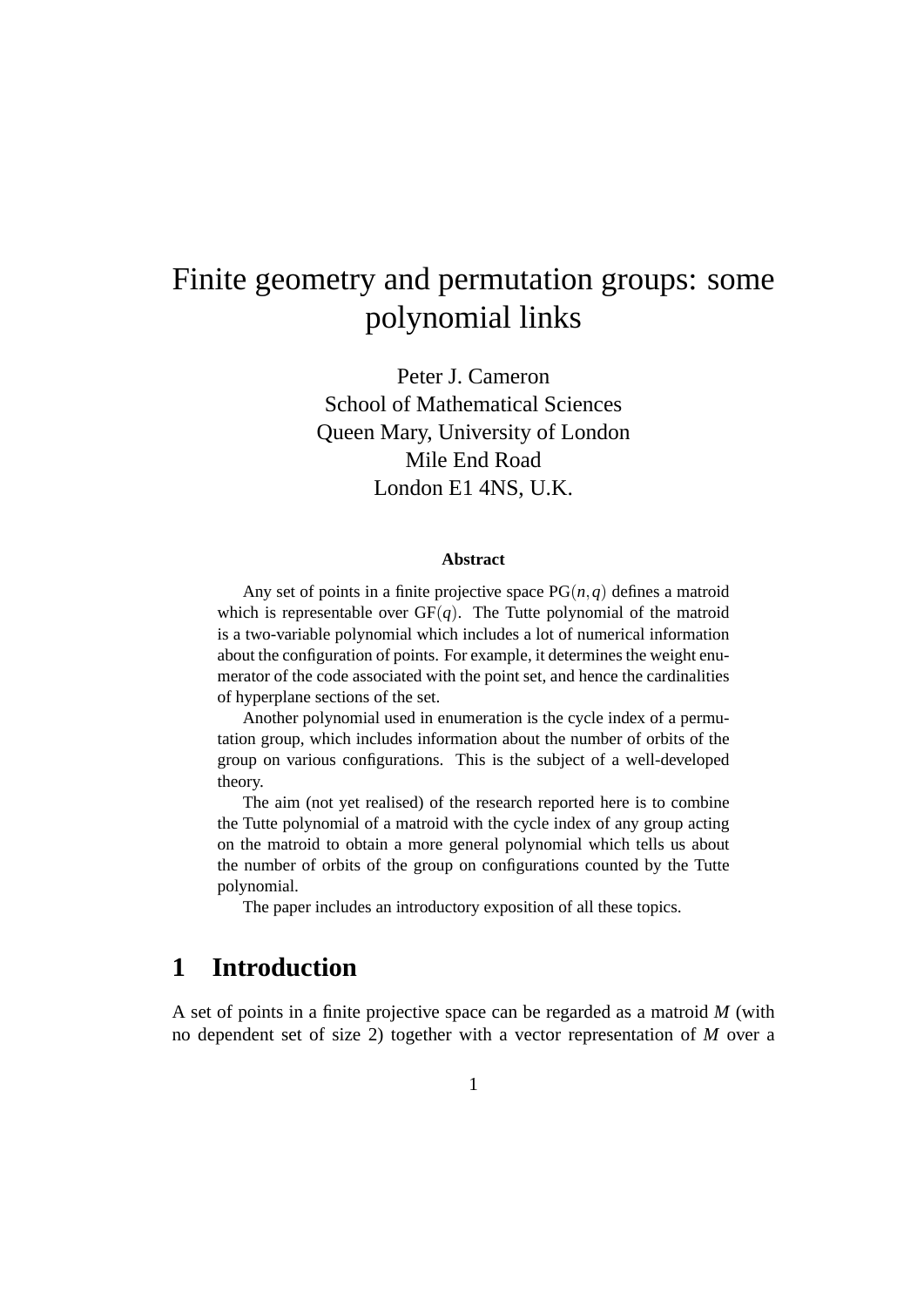finite field. Many geometric properties of the point set, such as the cardinalities of subspace interesections, can be read off from the matroid, or from its Tutte polynomial.

In addition, a (linear) code over a finite field gives rise to a matroid on the set of coordinate positions of the code. According to a theorem of Greene, the weight enumerator of the code is a specialisation of the Tutte polynomial of the matroid.

For example, from this point of view, Segre's problems about arcs in projective spaces have been re-interpreted as problems about representations of uniform matroids, or about linear MDS codes. But the principle applies much more widely.

A linear code also gives rise to a special type of permutation group, a socalled IBIS group. The cycle index of this group is equivalent (under a simple transformation) to the weight enumerator of the code. Every IBIS group acts on a matroid, and in the case of the groups derived from linear codes, the cycle index is a specialisation of the Tutte polynomial. However, there are other IBIS groups for which the cycle index determines the Tutte polynomial of the matroid. These facts suggest that a common generalisation exists.

In this paper, I consider the general situation of a group *G* of automorphisms of a matroid *M*. The aim is to find a polynomial which determines both the cycle index of *G* and the Tutte polynomial of *M*, and which extends the role of the cycle index in orbit-couting to varius configurations enumerated by the Tutte polynomial. A candidate for such a polynomial is proposed, but its properties have not been determined yet.

### **2 Codes and weight enumerators**

A *linear code C* of length *n* over GF(*q*) is simply a subspace of the vector space  $GF(q)^n$ . Each element *c* of *C* has weight wt(*c*), the number of non-zero coordinates of *C*. The *weight enumerator* of *C* is the polynomial

$$
W_C(X,Y) = \sum_{c \in C} X^{n-\text{wt}(c)} Y^{\text{wt}(c)} = \sum_{i=0}^n A_i X^{n-i} Y^i,
$$

where  $A_i$  is the number of words of  $C$  of weight *i*. Although it is really a polynomial in a single variable, it is customary to write it as a homogeneous polynomial in two variables, as done here.

As is well known, codes are used for error correction. The *Hamming distance* between two codewords is the number of places where they differ. If two words *v*, *w* have Hamming distance at least  $2e + 1$ , and at most *e* symbols are received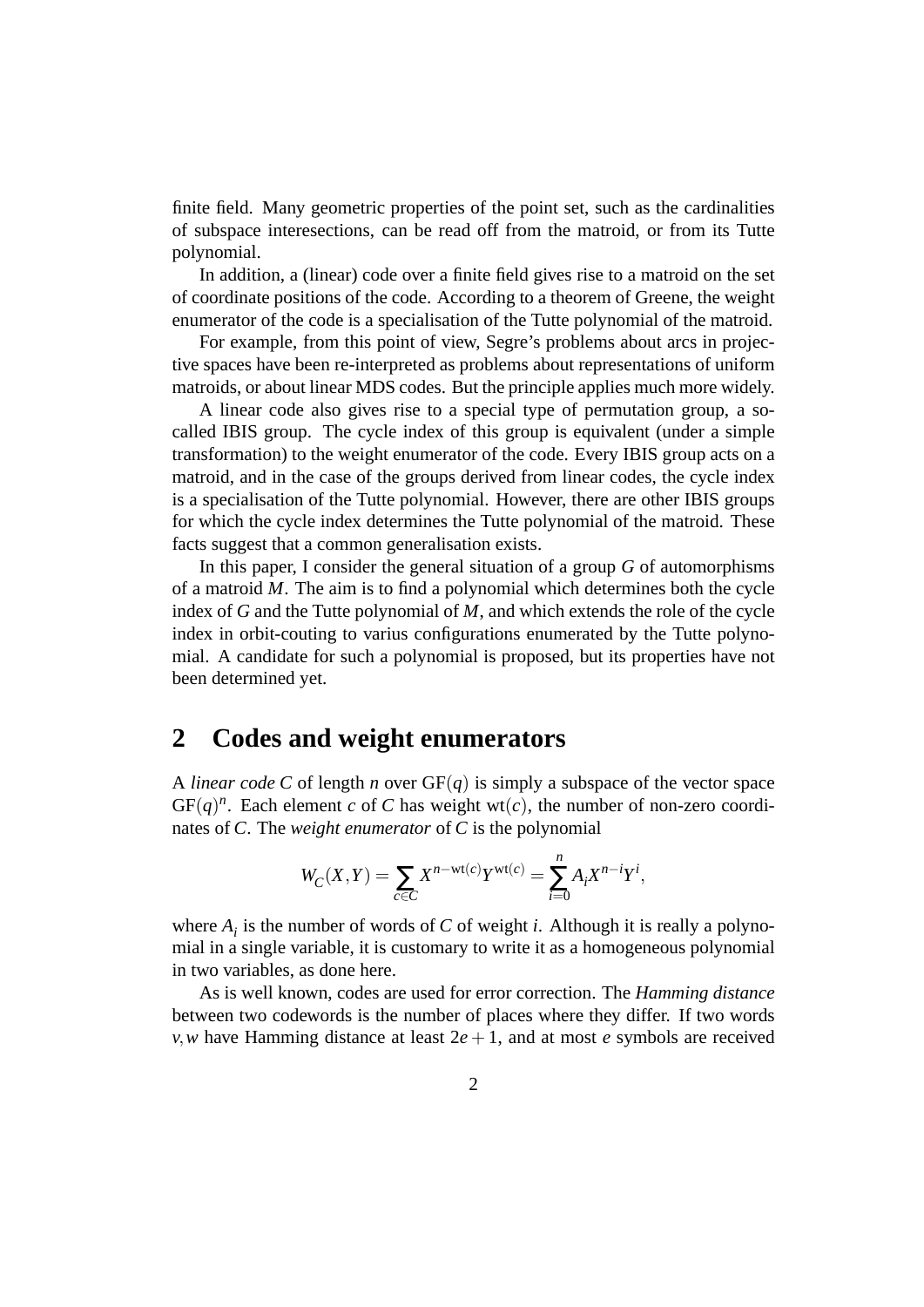incorrectly when  $v$  is transmitted, then the received word will be closer to  $v$  than to *w*. Thus, if we use a code C with minimum distance at least  $2e+1$ , then *e* errors can be corrected. If *C* is linear, then its minimum distance is equal to the minimal weight of a non-zero codeword, and can be read off from the weight enumerator of *C*.

We say that *C* is an  $[n, k, d]$  code over  $GF(q)$  if it has length *n*, dimension *k*, and minimum distance *d*.

We call two linear codes *equivalent* if one can be obtained from the other by a monomial transformation (a permutation of the coordinates followed by multiplication of the coordinates by possibly different non-zero scalars). In the case  $q = 2$ , the only non-zero scalar is 1, and equivalence involved merely a coordinate permutation. Note that equivalent codes have the same weight enumerator (but not conversely, as the next example shows).

**Example 1** Here are two *binary codes* (that is, codes over the field GF(2)).

| 000000          | 000000          |
|-----------------|-----------------|
| 110000          | 110000          |
| 001100          | 101000          |
| 000011          | 011000          |
| $+$ complements | $+$ complements |

Both codes have length 6 and dimension 3, and it is easy to see that they both have weight enumerator  $X^6 + 3X^4Y^2 + 3X^2Y^4 + Y^6$ . In fact they are not equivalent (under permutation of coordinates), as we will see.

The *dual code*  $C^{\perp}$  of a code *C* is defined by

$$
C^{\perp} = \{ v \in GF(q)^n : v \cdot c = 0 \text{ for all } c \in C \}.
$$

If *C* has length *n* and dimension *k*, then  $C^{\perp}$  has dimension  $n - k$ . More surprisingly, *MacWilliams' Theorem* shows that the weight enumerator of  $C^{\perp}$  is determined by that of *C*:

**Theorem 2.1** *Let C be a linear code. Then*

$$
W_{C^{\perp}}(X,Y)=\frac{1}{|C|}W_C(X+(q-1)Y,X-Y).
$$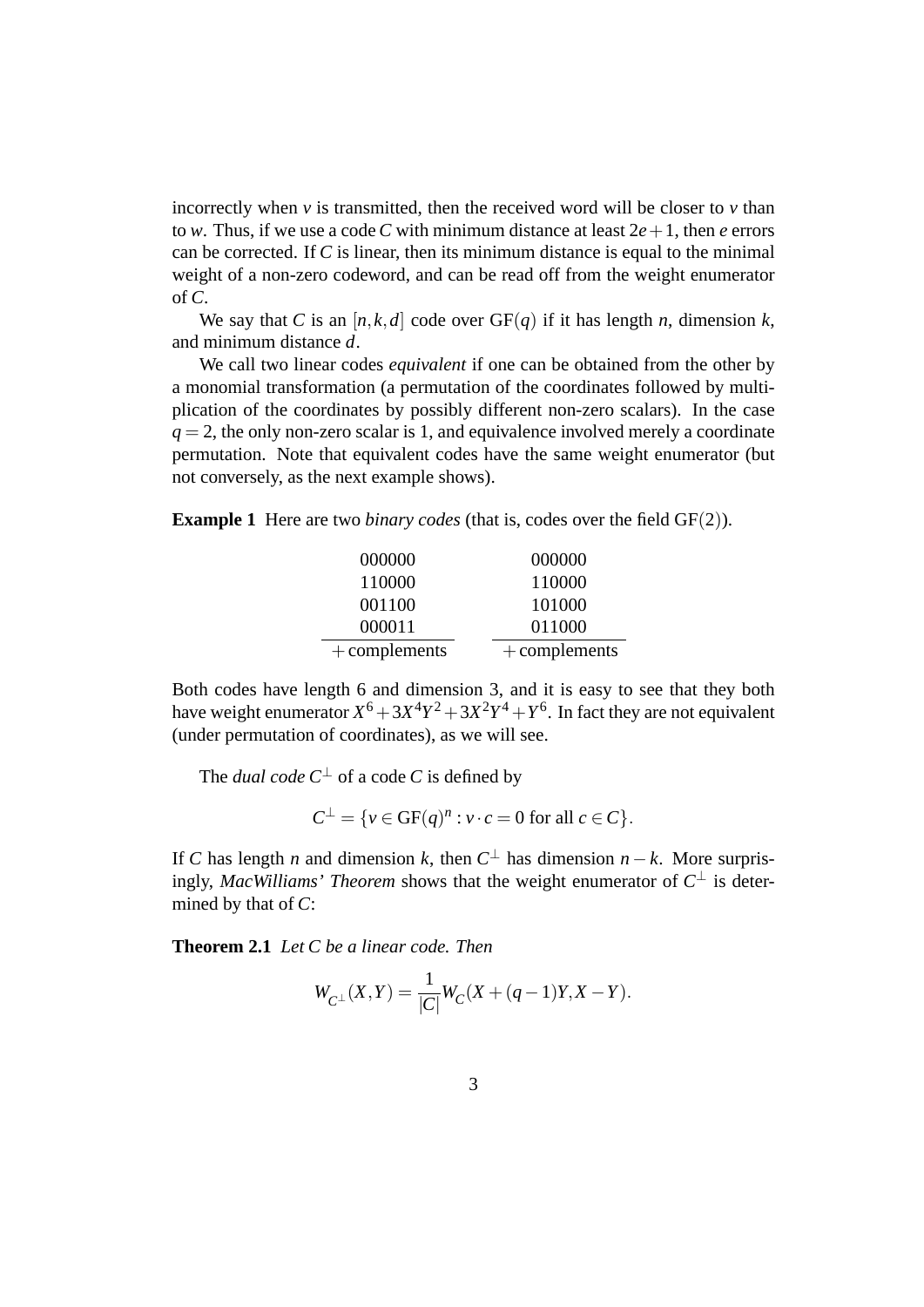In coding theory, there is a tension between the minimum distance and cardinality of a code; they cannot both be too large. One result along these lines is the *Singleton bound*, stated here just for linear codes:

**Theorem 2.2** *If C is an* [ $n$ , $k$ , $d$ ] *code, then*  $k \leq n - d + 1$ *.* 

A code attaining this bound is called *maximum distance separable*, or an *MDS code*.

## **3 Matroids and Tutte polynomials**

Matroids were introduced by Whitney to model the notion of linear independence in a vector space. A matroid consists of a pair  $(E,\mathscr{J})$ , where  $\mathscr{J}$  is a non-empty set of subsets (called *independent sets*) of the ground set *E* satisfying the two conditions

- (M1)  $\mathscr{J}$  is closed downwards, that is, if  $J \subseteq I \in \mathscr{J}$ , then  $J \in \mathscr{J}$ .
- (M2) The *exchange axiom*: if  $I_1, I_2 \in \mathcal{J}$  and  $|I_2| > |I_1|$ , then there exists  $x \in I_2 \setminus I_1$ such that  $I_1 \cup \{x\} \in \mathcal{J}$ .

It follows that any two *bases* (maximal independent sets) have the same cardinality, called the *rank* of the matroid. More generally, the *rank* rank  $\rho(A)$  of a subset *A* of *E* is the size of a maximal independent subset of *A*. Matroids can be axiomatised in terms of the bases or their rank function (or indeed in various other ways).

A family of vectors in a vector space *V* forms a matroid, where independence is linear independence. Such a matroid is called a *vector matroid*. If all sets of size at most 2 in such a matroid are independent, then each 1-dimensional subspace contains at most one vector in *E*. In this case, the matroid represents a subset of the projective space based on *V*. We call such a matroid a *projective matroid*.

Matroids arise in many other situations too. For example:

- *E* is a subset of an algebraically closed field, and independence is algebraic independence over the prime subfield (this is an *algebraic matroid*);
- *E* indexes a family of sets, and a subset of *E* is independent if it indexes a subfamily possessing a transversal (this is a *transversal matroid*);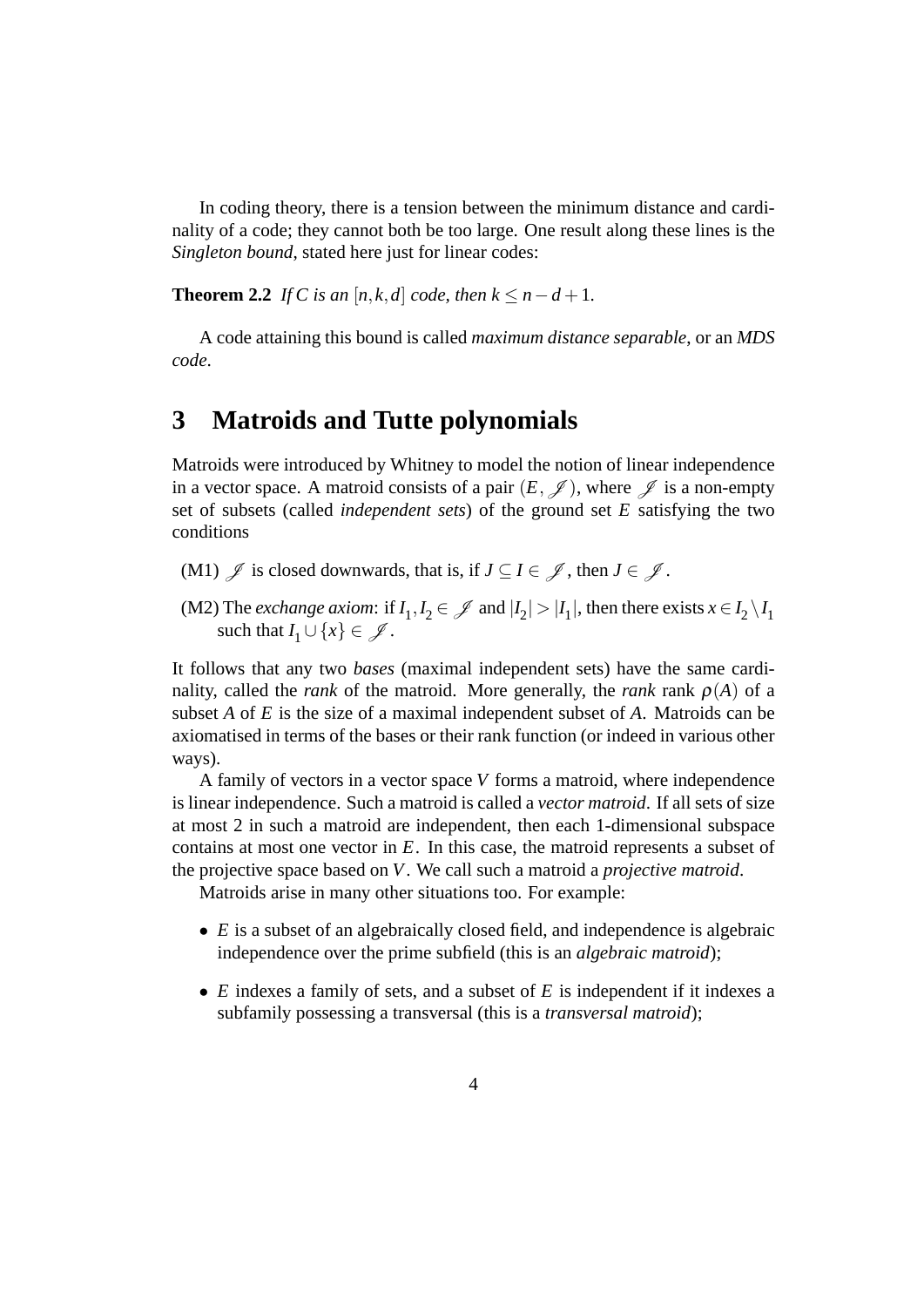• *E* is the edge set of an undirected graph, and a subset is independent if it contains no cycle (this is a *graphic matroid*).

An important though easy example of a matroid is the *uniform matroid Uk*,*<sup>n</sup>* , whose independent sets are all subsets of cardinality at most *k* of the ground set of size *n*.

The *dual M*<sup>∗</sup> of a matroid *M* is the matroid whose bases are the complements of the bases of *M*.

Associated with a matroid *M* on *E*, with rank function  $\rho$ , is a two-variable polynomial called the Tutte polynomial of the matroid, defined as follows:

$$
T(M; x, y) = \sum_{A \subseteq E} (x - 1)^{\rho(E) - \rho(A)} (y - 1)^{|A| - \rho(A)}.
$$

(This is not Tutte's original definition, but is essentially due to Whitney; it is not at all trivial to prove the equivalence of the two definitions.) It is easy to see that  $T(M^*, x, y) = T(M; y, x).$ 

In the case of a matroid representing a subset *E* of a projective space, the Tutte polynomial encodes a lot of geometric information about *E*, such as cardinalities of its intersections with subspaces of the projective space.

### **4 Matroids and codes**

Let *A* be a  $k \times n$  matrix over GF(*q*) with linearly independent rows. There are two natural objects we can obtain from *A*:

- The row space of *A* is a linear code *C* with length *n* and dimension *k*.
- The columns of *A* are vectors in  $GF(q)^k$ , and so define a vector matroid *M* of rank *k* and cardinality *n*.

Row operations on *A* don't change *C*, and merely change the basis of the vector space in which *M* is represented. Monomial transformations on the columns replace *C* by an equivalent code and merely re-label the points of *M*. Thus either of these combinatorial objects is a natural invariant for matrices under the equivalence relation generated by these operations.

The code *C* and the matroid *M* which correspond in this way have closely related properties. Here are a couple of examples.

• The dual matroid *M*<sup>∗</sup> correspondsto the dual code *C* ⊥.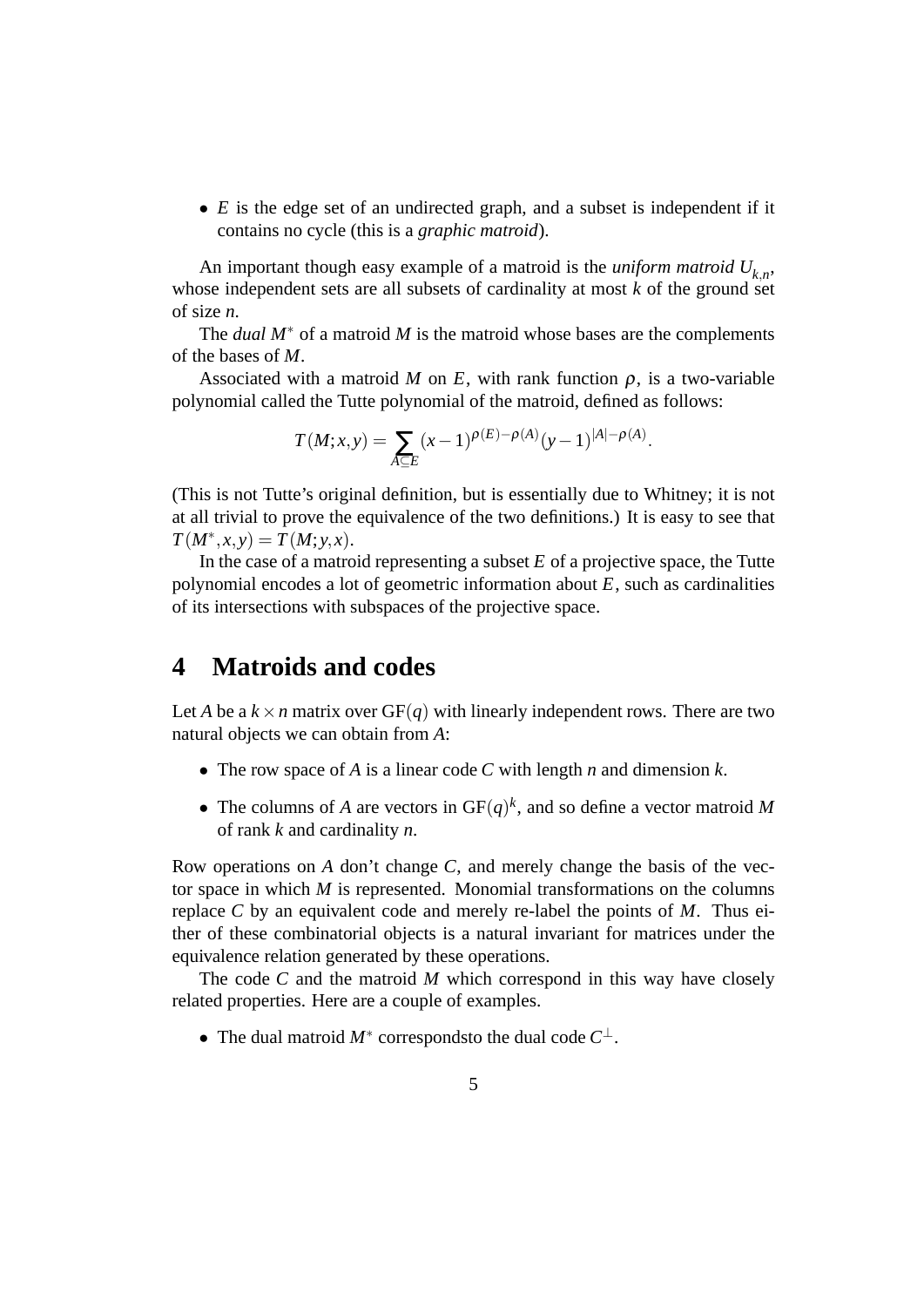- *M* is projective if and only if  $C^{\perp}$  has minimum weight at least 3.
- *M* is represented by an *n*-arc in PG( $k-1,q$ ) (a set of *n* points, no  $k+1$ contained in a hyperplane) if and only if *C* is an MDS code of length *n* and dimension *k*. Thus Segre's fundamental problems [6] on arcs in projective space are equivalent to problems about the existence of linear MDS codes, or about vector representations of uniform matroids. I refer to [1] or to Hirschfeld's article in these Proceedings for further details.

Curtis Greene greene proved that the weight enumerator of *C* is a specialisation of the Tutte polynomial of *M*:

**Theorem 4.1** *If the code C and matroid M are associated as above, then*

$$
W_C(X,Y) = (X-Y)^{n-k} Y^k T\left(M; \frac{X+(q-1)Y}{X-Y}, \frac{X}{Y}\right).
$$

Note that Greene's Theorem, together with the above observation abbout duality, can be used to give a purely combinatorial proof of MacWilliams' Theorem. (The original proof involved character sums.)

The Tutte polynomial is not a complete invariant of matroids; there exist nonisomorphic matroids with the same Tutte polynomial. Nevertheless, it is more discriminating than the weight enumerator. For example, the two codes in Example 1 have different Tutte polynomials, and so are not equivalent. Indeed, we find that the first has eight bases while the second has ten.

# **5 Permutation groups and cycle index**

The *cycle index* of a permutation group is the multivariate probability generating function for cycle lengths of a random element of the group. That is, the cycle index  $Z(G)$  is a polynomial in the indeterminates  $s_1, \ldots, s_n$  (where *n* is the degree) given by

$$
Z(G) = \frac{1}{|G|} \sum_{g \in G} s_1^{c_1(g)} \cdots s_n^{c_n(g)},
$$

where  $c_i(g)$  is the number of *i*-cycles of the permutation *g*.

As an indication of its use, I state the Cycle Index Theorem. Suppose that we are given a set  $F$  of *figures* with non-negative integer weights, where  $a_i$  is the number of figures of weight *i*. Let  $A(x) = \sum a_i x^i$  be the generating function for these numbers.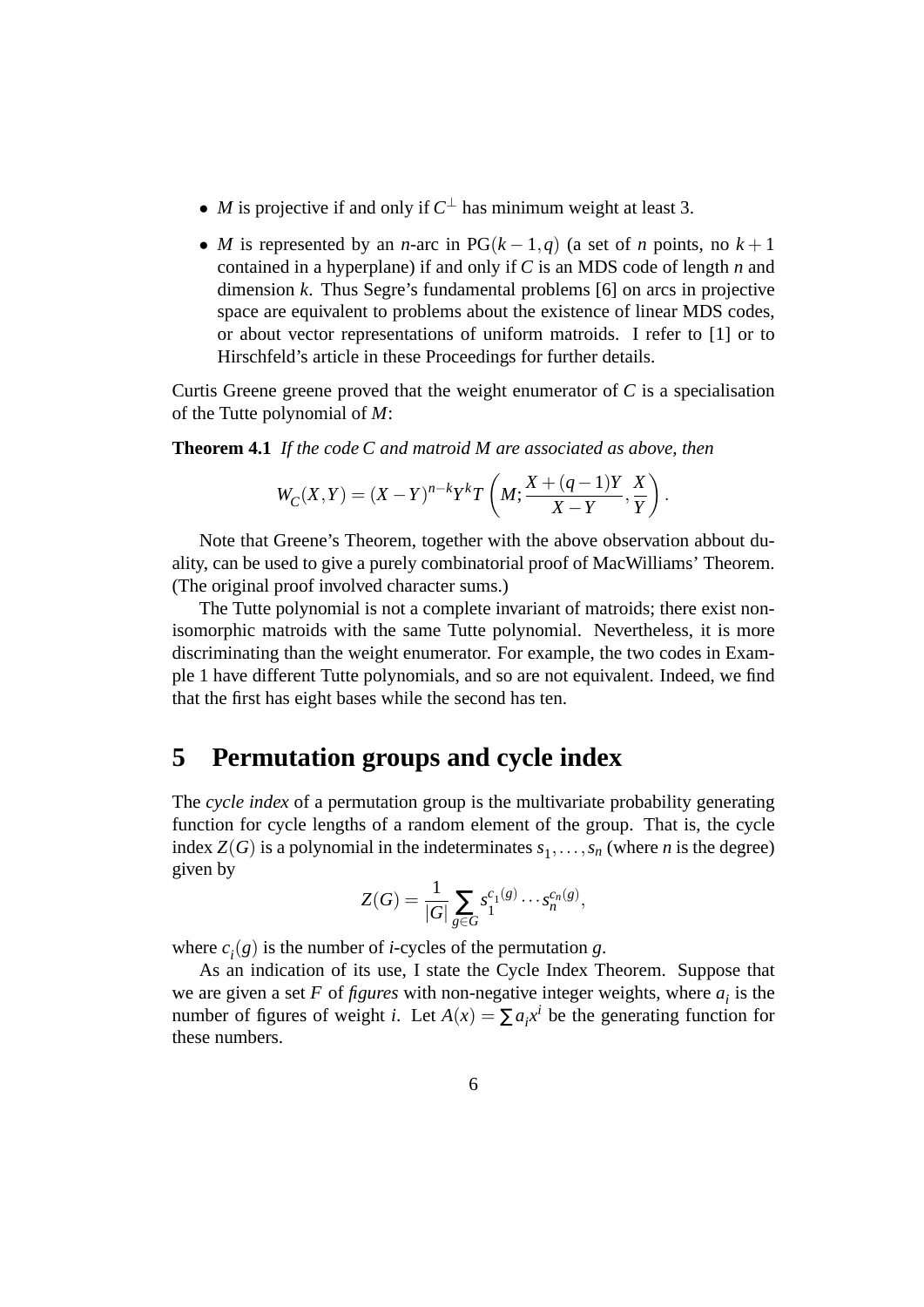Now let *G* be a permutation group on *E*. We wish to count orbits of *G* on the set of functions from *E* to *F* by weight, where the weight of a function  $\phi$  is the sum of the weights of its values, and the *G*-action is given by  $(\phi^g)(x) = \phi(xg^{-1})$ . Let  $b_i$  be the number of orbits on functions of weight *i*, and  $B(x) = \sum b_i x^i$  its generating function. The *Cycle Index Theorem* asserts that

$$
B(x) = Z(G; s_i \leftarrow A(x^i)),
$$

where  $F(s_i \leftarrow t_i)$  denotes the result of substituting  $t_i$  for  $s_i$  in  $F$ , for all *i*.

For example,  $Z(G; s_i \leftarrow 1 + x^i)$  is the generating function for the numbers of orbits of *G* on *k*-sets, for all *k*. (Take two figures, with weights 1 and 0; now functions from  $E$  to  $F$  are characteristic functions of subsets of  $E$ , and the weight of a function is the cardinality of the set.)

Example 2 below shows that a permutation group is not determined up to permutation ismorphism by its cycle index. (Indeed, it is not even determined up to group isomorphism.)

One result we require later is the *Shift Theorem*. In this theorem,  $\mathscr{P}E/G$ denotes a set of representatives of the orbits of *G* on the power set of *E*, and *G*(*A*) denotes the permutation group induced on the set *A* by its setwise stabiliser in *G*.

**Theorem 5.1** *For any permutation group G on a set E, we have*

$$
\sum_{A \in \mathcal{P}E/G} Z(G(A)) = Z(G; s_i \leftarrow s_i + 1).
$$

This theorem is the basis for extending the cycle index to infinite permutation groups. The definition of cycle index fails for infinite groups. But the expression on the left-hand side of the equation in the theorem (where the summation is over orbit representatives of finite sets) is well-defined if and only if the permutation group is *oligomorphic*, that is, has only finitely many orbits on *n*-sets for all *n*. But that is another story!

### **6 Comparisons**

In this section, we meet two special situations where a permutation group and a matroid are associated with each other. In the first case, the Tutte polynomial determines the cycle index but not the other way round; in the second case, the reverse is true.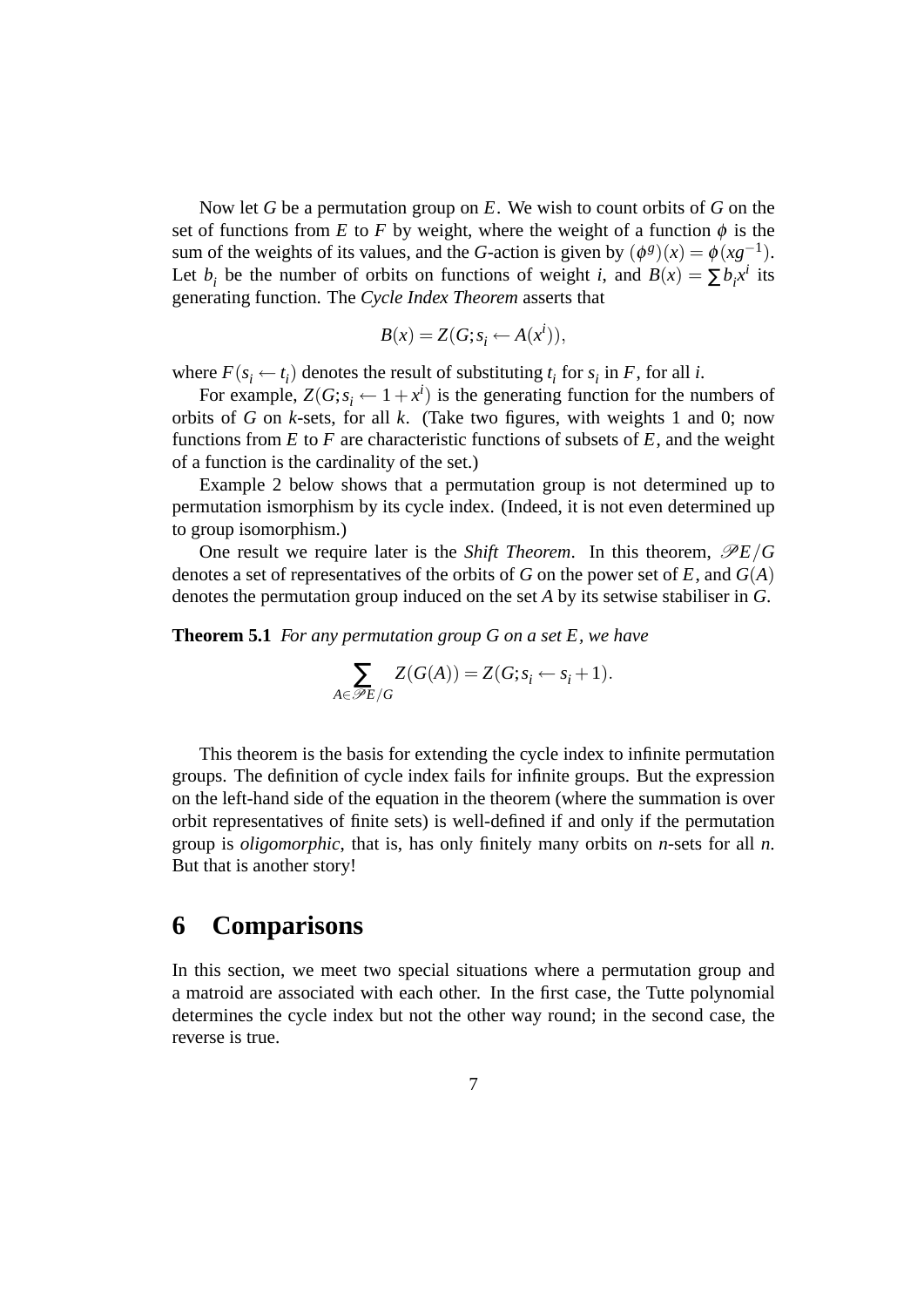#### **6.1 Groups from codes**

Let *C* be a linear code of length *n* and dimension *k* over  $GF(q)$ . We represent the additive group of *C* as a permutation group on the set  $E = \{1, ..., n\} \times GF(q)$  as follows: the codeword  $c = c_1 \dots c_n$  induces the permutation

$$
(i,x)\mapsto (i,x+c_i).
$$

There is a matroid defined onthe set *E*, by *blowing up* the matroid on  $\{1, \ldots, n\}$ associated with *C* (replacing each point *i* by *q* pairwise dependent points  $(i, x)$  for  $x \in \text{GF}(q)$ ). We will see later a procedure for obtaining the matroid directly from the permutation group.

It is easy to see that the weight enumerator of the code and the cycle index of the group are related by

$$
Z(G) = \frac{1}{|C|} W_C(s_1^q, s_0^{q/p}),
$$

where *p* is the characteristic of  $GF(q)$ .

**Example 2** The binary *repetition code*  $\{000, 011, 101, 110\}$  of length 3 corresponds to the permutation group of degree 6 consisting of the identity and the three permutations  $(3,4)(5,6)$ ,  $(1,2)(5,6)$ , and  $(1,2)(3,4)$ . We have  $W_C(X,Y) =$  $X^3 + 3XY^2$  and  $Z(G) = \frac{1}{4}(s_1^6 + 3s_1^2s_2^2)$ .

Note that there is another permutation group which has the same cycle index, namely the group consisting of the identity and the three permutations  $(1,2)(3,4)$ ,  $(1,3)(2,4)$ , and  $(1,4)(2,3)$  (all fixing 5 and 6). This group does not arise from a code.

#### **6.2 Base-transitive groups**

A *base* for a permutation group is a sequence of points of the domain whose pointwise stabiliser is the identity. A base is *irredundant* if no point is fixed by the pointwise stabiliser of its predecessors. A permutation group is called *basetransitive* if it permutes its irredundant bases transitively.

Examples of base-transitive groups include the symmetric and alternating groups, and the general linear and affine groups. For example, in the general linear group  $GL(d,q)$ , the bases are precisely the vector space bases of  $GF(q)^d$ .

The bases of a base-transitive group are the bases of a matroid. (This is not the case for arbiitrary permutation groups; later we will examine the class of groups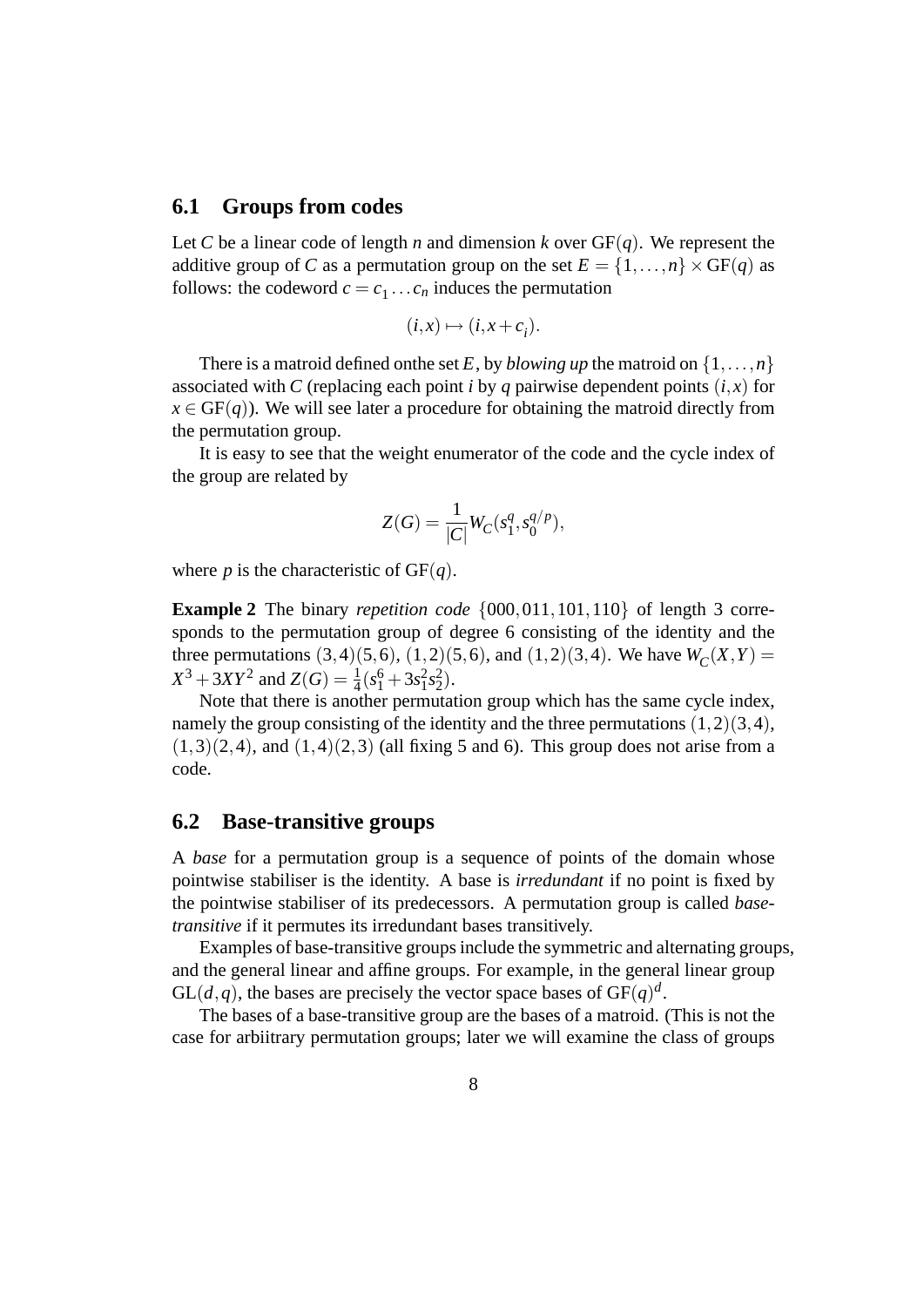for which it holds.) This matroid is a *perfect matroid design*: that is, the cardinality of a flat of rank *k* (a maximal subset of rank *k*) depends only on *k*. Mphako [5] showed that the Tutte polynomial of a perfect matroid design is determined by the cardinalities of the flats.

A base-transitive group of rank 1 is simply a regular permutation group (possibly with some global fixed points). Using the Classification of Finite Simple Groups, Maund [4] determined all the finite base-transitive groups.

**Example 3** There are two permutation groups which are base-transitive and whose associated matroid is  $U_{2,3}$  with each point blown up to a pair of points:

- the symmetric group  $S_4$ , acting on the set of unordered pairs from  $\{1,2,3,4\}$ ;
- the rotation group of the cube, acting on the set of faces of the cube.

Both are abstractly isomorphic to  $S_4$ , but the actions are non-isomorphic and the cycle indices are unequal. In the first group, an element of order 4 has a 2-cycle and a 4-cycle; in the second, such an element has two fixed points and a 4-cycle.

### **7 IBIS groups**

Recall the definition of an irredundant base for a permutation group. The following was shown by Cameron and Fon-Der-Flaass [3]:

**Theorem 7.1** *For a permutation group G, the following are equivalent:*

- *all irredundant bases have the same size;*
- *the irredundant bases are preserved by re-ordering;*
- *the irredundant bases are the bases of a matroid.*

A group satisfying these conditions is called an *IBIS group* (an acronym for "Irredundaant Bases of Invariant Size").

The IBIS groups form a special class of permutation groups connected with matroids which includes both classes (groups derived from codes and base-transitive groups) described earlier.

In the case of a permutation group *G* from a code *C*, the matroid associated with *G* as IBIS group coincides with the one obtained by blowing up the matroid of*C*. Thus, in this case, the cycle index is a specialisation of the Tutte polynomial.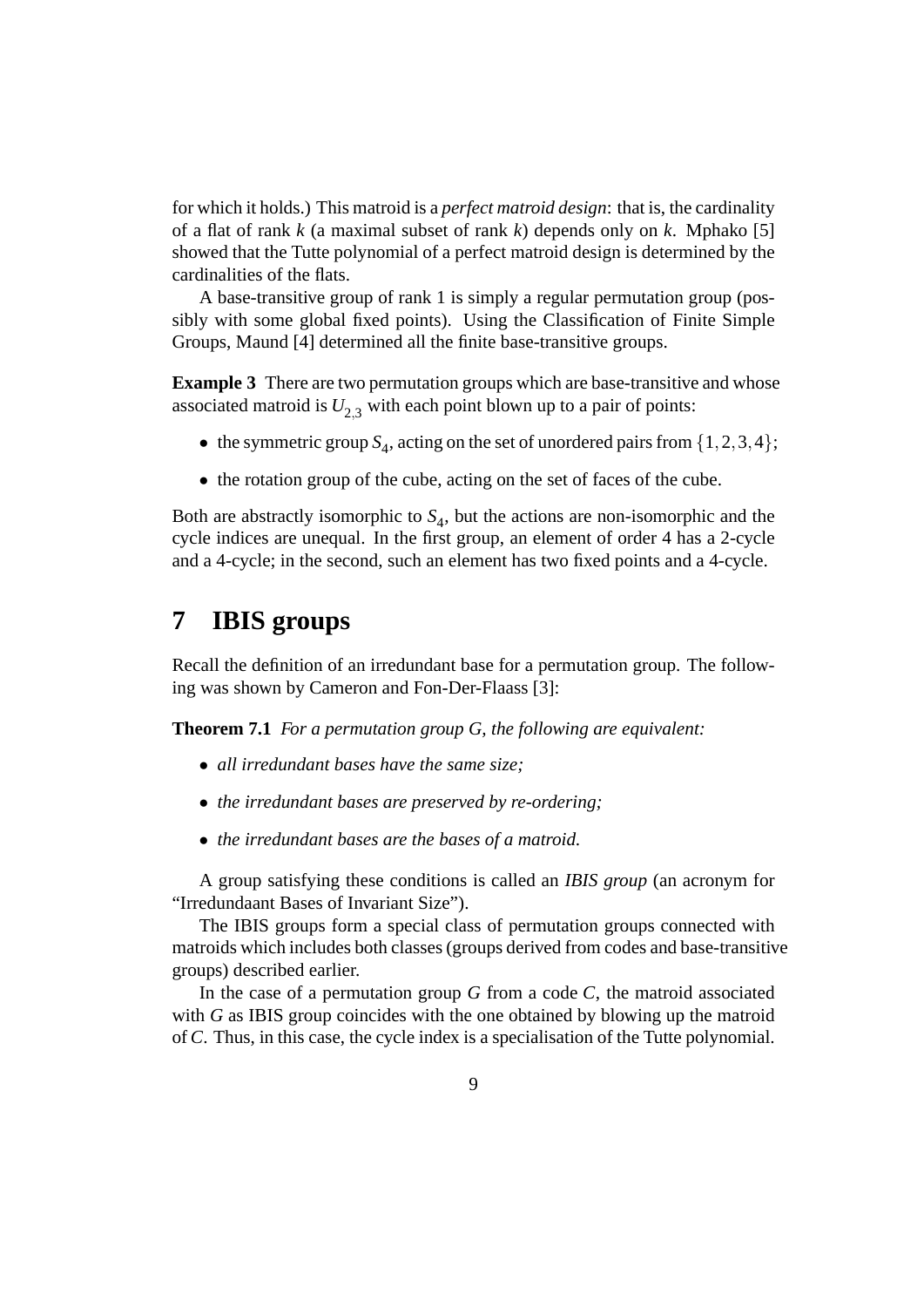By contrast, in the base-transitive groups of Example 3, the Tutte polynomial is determined by the cardinalities of the fixed-point sets, and so is determined by the cycle index (but not conversely).

The two permutation groups with the same cycle index in Example 2 are both IBIS groups, but with different rank, and corresponding to very different matroids: in the first case, a blow-up of  $U_{2,3}$ , and in the second case,  $U_{1,4}$  with two added loops (elements of rank 0).

Thus, in all three cases, the Tutte cycle index suffices to distinguish the groups concerned.

There are many other IBIS groups: for example, all Frobenius or Zassenhaus groups, symplectic and unitary groups (acting on their natural vector spaces). The classification problem for these groups, or even for the associated matroids, is open.

# **8 A generalisation**

In this section, there are some speculations about constructing a polynomial associated with a group *G* acting on a matrooid *M*. We want a polynomial with the following properties:

- it specialises to both the Tutte polynomial of *M* and the cycle index of *G*;
- for each "standard" enumeration problem solved by a specialisation of the Tutte polynomial, the problem of counting *G*-orbits should be solved by a specialisation of the new polynomial.

This aim has not yet been realised!

#### **8.1 Equivariant Tutte polynomial**

Let *G* be a group of automorphisms of the matroid *M*. The *equivariant Tutte polynomial*  $T(M, G)$  is obtained in the manner suggested by the Orbit-counting Lemma: we average, for  $g \in G$ , the terms in the summation for the Tutte polynomial corresponding to sets fixed by *g*. That is,

$$
T(M, G; x, y) = \frac{1}{|G|} \sum_{g \in G} \sum_{\substack{A \subseteq E \\ Ag = A}} (x - 1)^{\rho(E) - \rho(A)} (y - 1)^{|A| - \rho(A)}
$$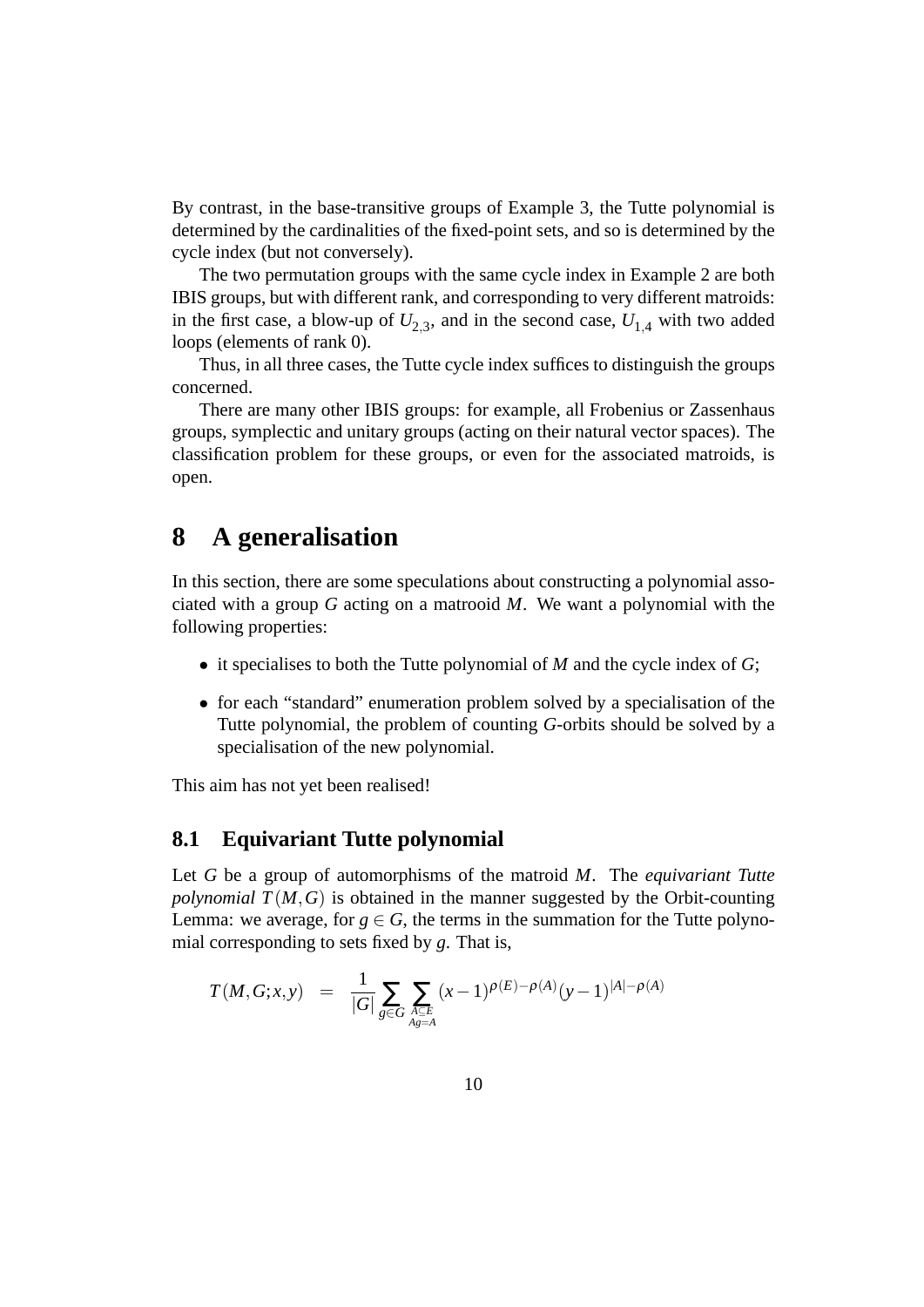$$
= \frac{1}{|G|} \sum_{A \subseteq E} \sum_{g \in G_A} (x-1)^{\rho(E)-\rho(A)} (y-1)^{|A|-\rho(A)}
$$
  
\n
$$
= \frac{1}{|G|} \sum_{A \in \mathscr{P}E/G} \frac{|G|}{|G_A|} |G_A| (x-1)^{\rho(E)-\rho(A)} (y-1)^{|A|-\rho(A)}
$$
  
\n
$$
= \sum_{A \in \mathscr{P}E/G} (x-1)^{\rho(E)-\rho(A)} (y-1)^{|A|-\rho(A)}.
$$

Thus, an alternative description of the equivariant Tutte polynomial is that it contains the terms in the usual Tutte polynomial but summed over orit representatives only.

It is cleaar that, if we substitute  $(1,1)$ ,  $(1,2)$ ,  $(2,1)$  or  $(2,2)$  into the equivariant Tutte polynomial, we obtain the number of orbits of *G* on bases, independent sets, spanning sets, and arbitrary subsets of *E*.

Unfortunately, not all specialisations work so nicely. It is not true that the substitution which gives the chromatic polynomial of a graph from its Tutte polynomial, when applied to the equivariant Tutte polynomial, gives the generating function for the number of orbits on colourings. A similar remark applies to the weight enumerator of a code.

So the equivariant Tutte polynomial is not the one we are looking for. We will see, however, that it does arise as a specialisation of the Tutte cycle index introduced below.

**Example** Let *M* be the uniform matroid  $U_{2,3}$  (the cycle matroid of the triangle graph  $K_3$ ), and *G* the symmetric group  $S_3$ . Then

$$
T(M) = (x-1)^2 + 3(x-1) + 3 + (y-1) = x^2 + x + y,
$$
  
\n
$$
T(M, G) = (x-1)^2 + (x-1) + 1 + (y-1) = x^2 - x + y.
$$

The chromatic polynomial of  $K_3$  is

$$
P(k) = kT(M; 1 - k, 0) = k(k - 1)(k - 2),
$$

and no colouring is invariant under any permutation, so the number of orbits on *k*-colourings is obtained by dividing by 6. However,

$$
kT(M, G; 1-k, 0) = k^2(k-1).
$$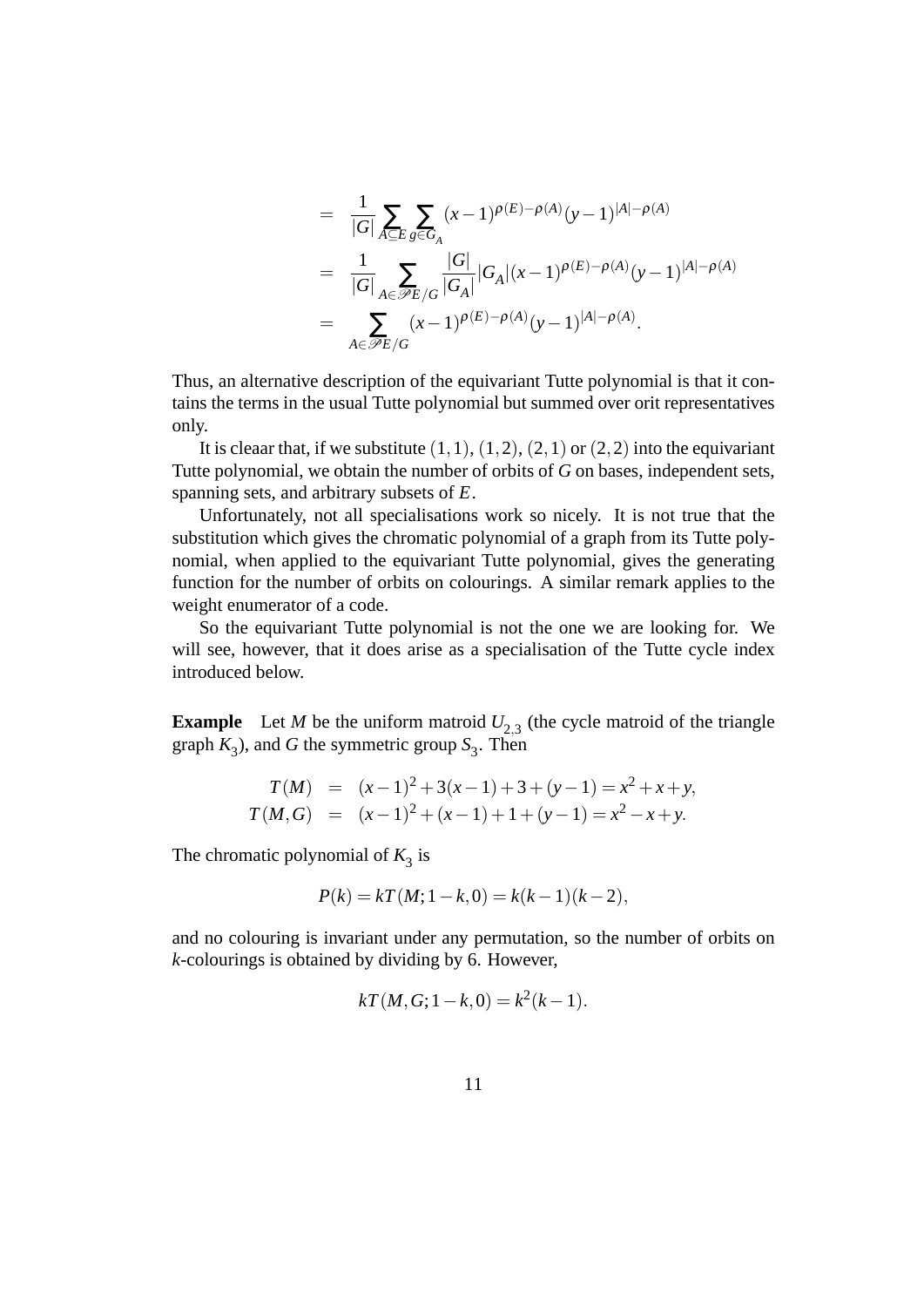#### **8.2 The Tutte cycle index**

The *Tutte cycle index* is defined as follows:

$$
ZT(M,G) = \sum_{A \in \mathscr{P}E/G} u^{\rho(E) - \rho(A)} v^{|G:G_A|} Z(G(A)).
$$

It has the following specialisations:

- Put  $u \leftarrow 1$ ,  $v \leftarrow 1$ : we obtain  $Z(G; s_i \leftarrow s_i + 1$  for all *i*), by the Shift Theorem.
- Differentiate with respect to *v* and put  $v \leftarrow 1$ ,  $s_i \leftarrow t^i$  for all *i*. Since  $|G: G_A|$ is the size of the orbit of *A*, we obtain the sum over all of  $\mathcal{P}E$ ; moreover,  $Z(G(A); s_i \leftarrow t^i) = t^{|A|}$ . So we obtain

$$
t^{\rho(E)}\sum_{A\subseteq E}t^{|A|-\rho(A)}(u/t)^{\rho(E)-\rho(A)}=t^{\rho(E)}T(M;x\leftarrow u/t+1,y\leftarrow t+1).
$$

• Put  $v \leftarrow 1$ ,  $s_i \leftarrow t^i$  (without differentiating): as in the preceding item, we obtain the equivariant Tutte polynomial (with the same substitution).

I do not know whether the Tutte cycle index has the other desirable properties listed earlier.

**Remark** The Tutte cycle index given here is essentially the same as the one given in [2], but in a more general situation. Note that, if *G* is an IBIS group and *M* the corresponding matroid, then the rank function of *M* is given by  $\rho(A)$  =  $b(G) - b(G<sub>(A)</sub>)$ , where  $G<sub>(A)</sub>$  is the pointwise stabiliser of *A*, and  $b(G)$  denotes the minimum base size of the permutation group *G*. So in this case the entire definition can be written in terms of the permutation group, without mentioning the matroid.

## **References**

- [1] A. A. Bruen, J. A. Thas and A. Blokhuis, On MDS codes, arcs in  $PG(n,q)$ with *q* even, and a solution of three fundamental problems of B. Segre, *Invent. Math.* **92** (1988), 441–459.
- [2] Peter J. Cameron, Cycle index, weight enumerator, and Tutte polynomial. *Electronic J. Combinatorics* **9(1)** (2002), #N2 (9pp.)